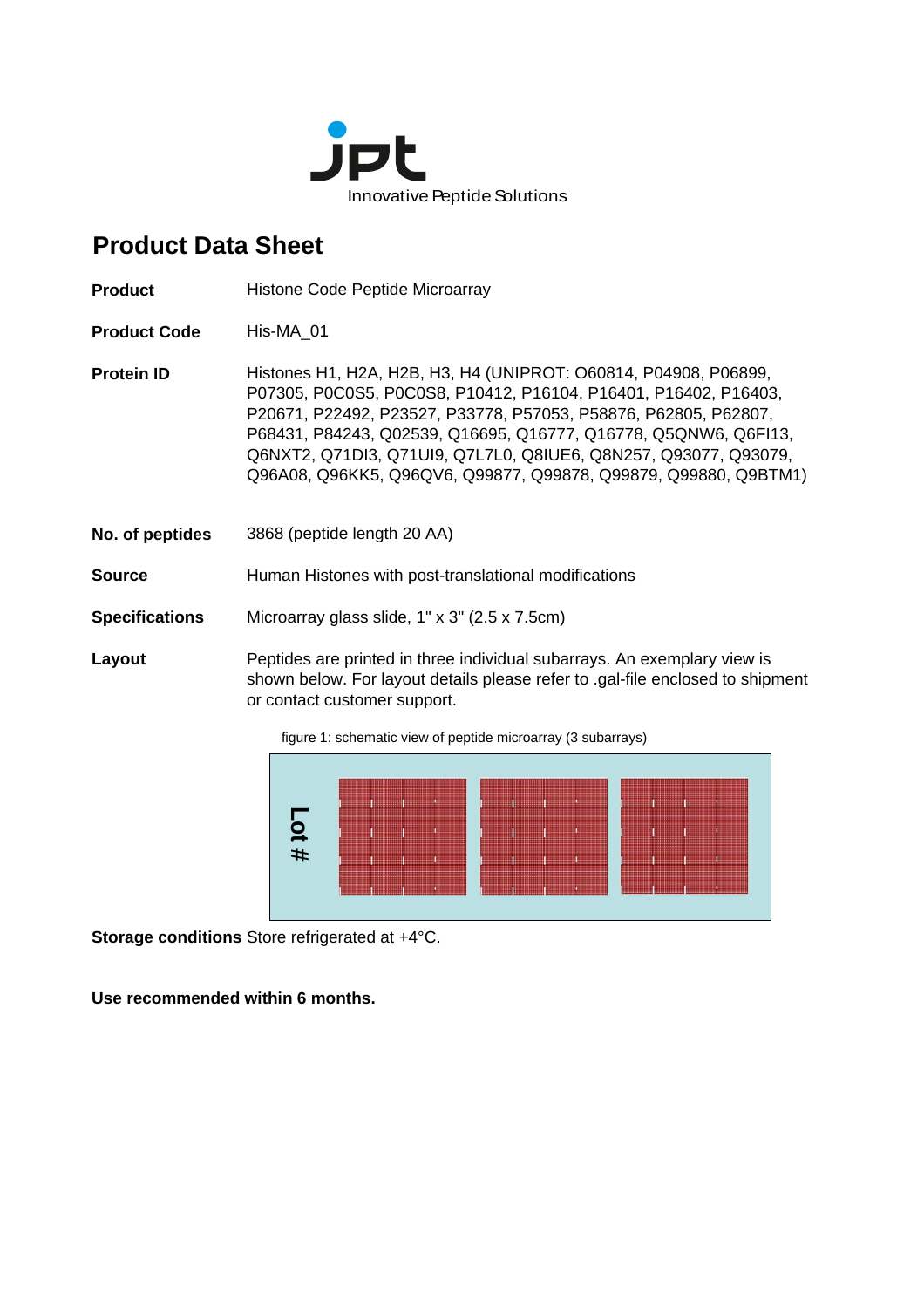**Sequences and Modifications for human Histone H2A on JPT Histone Code Array**



| <b>KAc</b>                                                                                                                                                                                |  |         |             |  |         |                                                  |  |  |  | $k$ $k$ $k$ |                      |  |  |  |                |               | k k k kk  |           |  |
|-------------------------------------------------------------------------------------------------------------------------------------------------------------------------------------------|--|---------|-------------|--|---------|--------------------------------------------------|--|--|--|-------------|----------------------|--|--|--|----------------|---------------|-----------|-----------|--|
| KMe1                                                                                                                                                                                      |  |         |             |  | $k - k$ |                                                  |  |  |  | k k         |                      |  |  |  | k k            | $k$ $k$       | k k k k k |           |  |
| KMe2                                                                                                                                                                                      |  |         |             |  |         |                                                  |  |  |  | k k         |                      |  |  |  | $k$ $k$        | k k           | k k k k k |           |  |
| KMe3                                                                                                                                                                                      |  |         |             |  |         |                                                  |  |  |  | k k         |                      |  |  |  | k k            |               |           | k k k k k |  |
| KBut                                                                                                                                                                                      |  |         |             |  |         |                                                  |  |  |  | kkk         |                      |  |  |  | $k$ $k$        | $k$ $k$       | k k k kk  |           |  |
| <b>KProp</b>                                                                                                                                                                              |  |         |             |  |         |                                                  |  |  |  | kkk         |                      |  |  |  | k k            |               | k k k k k |           |  |
| <b>KSuc</b>                                                                                                                                                                               |  |         |             |  |         |                                                  |  |  |  | kkk         |                      |  |  |  | k k            | k k           | k k k k k |           |  |
| KMal                                                                                                                                                                                      |  | k k k k |             |  |         |                                                  |  |  |  | kkk         |                      |  |  |  | k <sub>k</sub> | $k$ $k$       | k k k k k |           |  |
| RMe1                                                                                                                                                                                      |  |         |             |  | r r r r |                                                  |  |  |  |             |                      |  |  |  |                |               |           |           |  |
| RMe2a                                                                                                                                                                                     |  |         |             |  |         |                                                  |  |  |  |             |                      |  |  |  |                |               |           |           |  |
| RMe <sub>2s</sub>                                                                                                                                                                         |  |         |             |  |         |                                                  |  |  |  |             |                      |  |  |  |                |               |           |           |  |
| Cit                                                                                                                                                                                       |  |         |             |  |         |                                                  |  |  |  |             |                      |  |  |  |                |               |           |           |  |
| nT                                                                                                                                                                                        |  |         |             |  |         | <b>ELECT</b>                                     |  |  |  |             | <b>Channel House</b> |  |  |  |                | <b>E. ER.</b> |           |           |  |
|                                                                                                                                                                                           |  |         | <b>SSSS</b> |  |         | $\mathbf{g}$ and $\mathbf{g}$<br>SS <sub>3</sub> |  |  |  |             |                      |  |  |  |                | ss.           |           |           |  |
|                                                                                                                                                                                           |  |         |             |  |         |                                                  |  |  |  |             |                      |  |  |  |                |               |           |           |  |
|                                                                                                                                                                                           |  |         |             |  |         |                                                  |  |  |  |             |                      |  |  |  |                |               |           |           |  |
|                                                                                                                                                                                           |  |         |             |  |         |                                                  |  |  |  |             |                      |  |  |  |                |               |           |           |  |
|                                                                                                                                                                                           |  |         |             |  |         |                                                  |  |  |  |             |                      |  |  |  |                |               |           |           |  |
|                                                                                                                                                                                           |  |         |             |  |         |                                                  |  |  |  |             |                      |  |  |  |                |               |           |           |  |
|                                                                                                                                                                                           |  |         |             |  |         |                                                  |  |  |  |             |                      |  |  |  |                |               |           |           |  |
|                                                                                                                                                                                           |  |         |             |  |         |                                                  |  |  |  |             |                      |  |  |  |                |               |           |           |  |
| sp P04908 H2A 1BESG - - RGKQGGKARAKAKTRSSRAGLQFPVGRVHRLLR - KGNYSERVGAGAPVYLAAVLEYLTAEILELAGNAARDNKKTRIIPRHLQLAIRNDEELNKLLGRVTIAQGGVLPNIQAVLLPKKTESHH - - KAKGK - - - - - - - - - - - - - |  |         |             |  |         |                                                  |  |  |  |             |                      |  |  |  |                |               |           |           |  |
|                                                                                                                                                                                           |  |         |             |  |         |                                                  |  |  |  |             |                      |  |  |  |                |               |           |           |  |
|                                                                                                                                                                                           |  |         |             |  |         |                                                  |  |  |  |             |                      |  |  |  |                |               |           |           |  |
|                                                                                                                                                                                           |  |         |             |  |         |                                                  |  |  |  |             |                      |  |  |  |                |               |           |           |  |
|                                                                                                                                                                                           |  |         |             |  |         |                                                  |  |  |  |             |                      |  |  |  |                |               |           |           |  |
|                                                                                                                                                                                           |  |         |             |  |         |                                                  |  |  |  |             |                      |  |  |  |                |               |           |           |  |
|                                                                                                                                                                                           |  |         |             |  |         |                                                  |  |  |  |             |                      |  |  |  |                |               |           |           |  |
|                                                                                                                                                                                           |  |         |             |  |         |                                                  |  |  |  |             |                      |  |  |  |                |               |           |           |  |
| sp P16104 H2A x SG - - RGKTGGKARAKAKSRSSRAGLOFPVGRVHRLLR - KGHYAERVGAGAPVYLAAVLEYLTAEILELAGNAARDNKKTRIIPRHLOLAIRNDEELNKLLGGVTIAOGGVLPNIOAVLLPKKTSATVGPKAPSGGKKATOASOEY                    |  |         |             |  |         |                                                  |  |  |  |             |                      |  |  |  |                |               |           |           |  |
| sp Q71UI9 H2A_V_AGGKAGKDSGKAKAKAVSRSQRAGLQFPVGRIHRHLKTRTTSHGRVGATAAVYSAAILEYLTAEVLELAGNASKDLKVKRITPRHLQLAIRGDEELDSLI-KATIAGGGVIPHIHKSLIGKKGQQKT---A-------------                          |  |         |             |  |         |                                                  |  |  |  |             |                      |  |  |  |                |               |           |           |  |

| Lys-Modificytion |
|------------------|
| Arg-Modification |
| Phosphorylation  |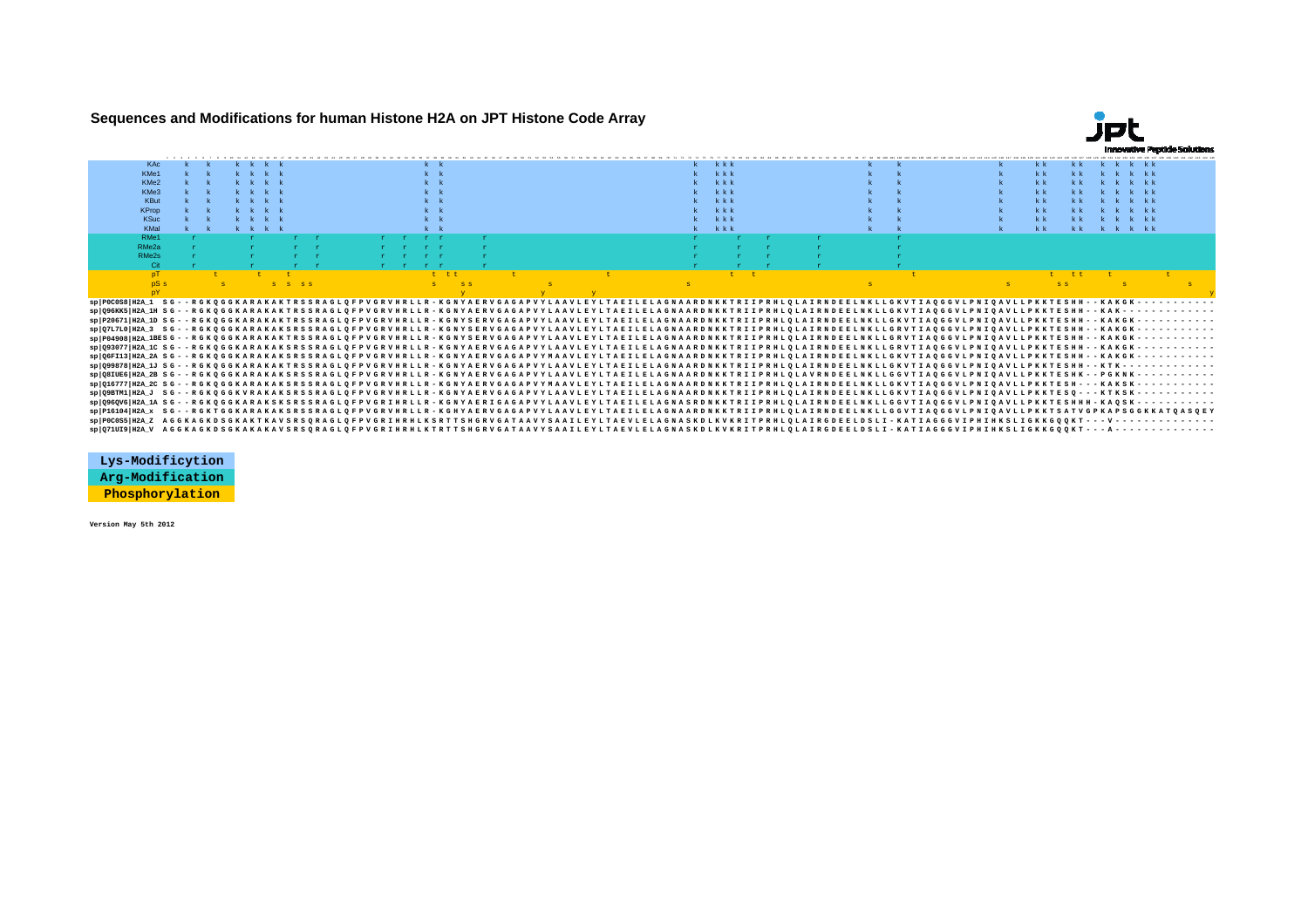**Sequences and Modifications for human Histone H2B on JPT Histone Code Array**



| KAC                                                                                                                                                    |        | k k     | k k | $\mathbf{k}$ | $k$ $k$        | kk k      |         |  |             |  |  |        |  |  |         |  |             |  |  |  |  |         |  |
|--------------------------------------------------------------------------------------------------------------------------------------------------------|--------|---------|-----|--------------|----------------|-----------|---------|--|-------------|--|--|--------|--|--|---------|--|-------------|--|--|--|--|---------|--|
| KMe1                                                                                                                                                   |        | k k     | k k |              | k <sub>k</sub> | k k       |         |  |             |  |  |        |  |  |         |  |             |  |  |  |  |         |  |
| KMe2                                                                                                                                                   |        | k k     | k k |              | $k$ $k$        | kk k      |         |  |             |  |  |        |  |  |         |  |             |  |  |  |  |         |  |
| KMe3                                                                                                                                                   |        | k k     | k k |              | $k$ $k$        | kk k      |         |  |             |  |  |        |  |  |         |  |             |  |  |  |  |         |  |
| <b>KBut</b>                                                                                                                                            |        | k k     | k   |              | $k$ $k$        | kk k      |         |  |             |  |  |        |  |  |         |  |             |  |  |  |  |         |  |
| KProp                                                                                                                                                  |        | kk      | k k |              | k k            | kk k      |         |  |             |  |  |        |  |  |         |  |             |  |  |  |  |         |  |
| <b>KSuc</b>                                                                                                                                            |        | $k$ $k$ | k k |              | $k$ $k$        | kk k      |         |  |             |  |  |        |  |  |         |  |             |  |  |  |  |         |  |
| <b>KMal</b>                                                                                                                                            |        | k k     | k k |              | $k$ $k$        | $k k$ $k$ |         |  |             |  |  |        |  |  |         |  |             |  |  |  |  |         |  |
| RMe1                                                                                                                                                   |        |         |     |              |                |           | rrrr    |  |             |  |  |        |  |  |         |  |             |  |  |  |  |         |  |
| RMe2a                                                                                                                                                  |        |         |     |              |                |           | r r r r |  |             |  |  |        |  |  |         |  |             |  |  |  |  |         |  |
| RMe2s                                                                                                                                                  |        |         |     |              |                |           | r r r r |  |             |  |  |        |  |  |         |  |             |  |  |  |  |         |  |
| Cit                                                                                                                                                    |        |         |     |              |                |           | r r r r |  |             |  |  |        |  |  |         |  |             |  |  |  |  |         |  |
| pT                                                                                                                                                     |        |         |     | t t          |                |           |         |  |             |  |  |        |  |  |         |  |             |  |  |  |  |         |  |
|                                                                                                                                                        | SS S S |         |     |              |                |           |         |  |             |  |  | SS S S |  |  | $S = S$ |  | $S$ $S$ $S$ |  |  |  |  | $S$ $S$ |  |
|                                                                                                                                                        |        |         |     |              |                |           |         |  | $y - y - y$ |  |  |        |  |  |         |  |             |  |  |  |  |         |  |
| sp P57053 H2B_FS PEPA-KSAPAPKKGSKKAVTKAQKKDGRKRKRSRKESYSVYVXKVLKQVHPDTGISSKAMGIMNSFVNDIFERIAGEASRLPHYNKRSTITSREIQTAVRLLLPGELAKHAVSEGTKAVTKYTSAK        |        |         |     |              |                |           |         |  |             |  |  |        |  |  |         |  |             |  |  |  |  |         |  |
| sp O60814 H2B 1K PEPA - KSAPAPKKGSKKAVTKAQKKDGKKRKRSRKESYSVYVYKVLKQVHPDTGISSKAMGIMNSFVNDIFERIAGEASRLAHYNKRSTITSREIQTAVRLLLPGELAKHAVSEGTKAVTKYTSAK      |        |         |     |              |                |           |         |  |             |  |  |        |  |  |         |  |             |  |  |  |  |         |  |
| sp PO6899 H2B 1J PEPA - KSAPAPKKGSKKAVTKAQKKDGKKRKRSRKESYSIYVYKVLKQVHPDTGISSKAMGIMNSFVNDIFERIAGEASRLAHYNKRSTITSREIQTAVRLLLPGELAKHAVSEGTKAVTKYTSAK      |        |         |     |              |                |           |         |  |             |  |  |        |  |  |         |  |             |  |  |  |  |         |  |
| sp Q16778 H2B 2E PEPA - KSAPAPKKGSKKAVTKAQKKDGKKRKRSRKESYSIYVYKVLKQVHPDTGISSKAMGIMNSFVNDIFERIAGEASRLAHYNKRSTITSREIQTAVRLLLPGELAKHAVSEGTKAVTKYTSSK      |        |         |     |              |                |           |         |  |             |  |  |        |  |  |         |  |             |  |  |  |  |         |  |
| sp P62807 H2B 1 PEPA - KSAPAPKKGSKKAVTKAQKKDGKKRKRSRKESYSVYVYKVLKQVHPDTGISSKAMGIMNSFVNDIFERIAGEASRLAHYNKRSTITSREIQTAVRLLLPGELAKHAVSEGTKAVTKYTSSK       |        |         |     |              |                |           |         |  |             |  |  |        |  |  |         |  |             |  |  |  |  |         |  |
| sp Q93079 H2B 1H PDPA - KSAPAPKKGSKKAVTKAQKKDGKKRKRSRKESYSVYVYKVLKQVHPDTGISSKAMGIMNSFVNDIFERIAGEASRLAHYNKRSTITSREIQTAVRLLLPGELAKHAVSEGTKAVTKYTSSK      |        |         |     |              |                |           |         |  |             |  |  |        |  |  |         |  |             |  |  |  |  |         |  |
| sp Q5QNW6 H2B 2F PDPA - KSAPAPKKGSKKAVTKVQKKDGKKRKRSRKESYSVYVYKVLKQVHPDTGISSKAMGIMNSFVNDIFERIAGEASRLAHYNKRSTITSREIQTAVRLLLPGELAKHAVSEGTKAVTKYTSSK      |        |         |     |              |                |           |         |  |             |  |  |        |  |  |         |  |             |  |  |  |  |         |  |
| sp P23527 H2B 10 PDPA - KSAPAPKKGSKKAVTKAQKKDGKKRKRKRSRKESYSIYVYKVLKQVHPDTGISSKAMGIMNSFVNDIFERIAGEASRLAHYNKRSTITSREIQTAVRLLLPGELAKHAVSEGTKAVTKYTSSK    |        |         |     |              |                |           |         |  |             |  |  |        |  |  |         |  |             |  |  |  |  |         |  |
| spl099879 H2B 1M PEPV - KSAPVPKKGSKKAINKAOKKDGKKRKRSRKESYSVYVYKVLKOVHPDTGISSKAMGIMNSFVNDIFERIAGEASRLAHYNKRSTITSREIOTAVRLLLPGELAKHAVSEGTKAVTKYTSSK      |        |         |     |              |                |           |         |  |             |  |  |        |  |  |         |  |             |  |  |  |  |         |  |
| sp P33778 H2B_1B PEPS-KSAPAPKKGSKKAITKAQKKDGKKRKRSRKESYSIYVYKVLKQVHPDTGISSKAMGIMNSFVNDIFERIAGEASRLAHYNKRSTITSREIQTAVRLLLPGELAKHAVSEGTKAVTKYTSSK        |        |         |     |              |                |           |         |  |             |  |  |        |  |  |         |  |             |  |  |  |  |         |  |
| sp   Q99877   H2B 1N PEPS - KSAPAPKKGSKKAVTKAQKKDGKKRKRSRKESYSVYVYKVLKQVHPDTGISSKAMGIMNSFVNDIFERIAGEASRLAHYNKRSTITSREI QTAVRLLLPGELAKHAVSEGTKAVTKYTSSK |        |         |     |              |                |           |         |  |             |  |  |        |  |  |         |  |             |  |  |  |  |         |  |
| sp   P58876   H2B 1D PEPT - KSAPAPKKGSKKAVTKAQKKDGKKRKRSRKESYSVYVYKVLKQVHPDTGISSKAMGIMNSFVNDIFERIAGEASRLAHYNKRSTITSREIQTAVRLLLPGELAKHAVSEGTKAVTKYTSSK  |        |         |     |              |                |           |         |  |             |  |  |        |  |  |         |  |             |  |  |  |  |         |  |
| sp Q99880 H2B 1L PELA - KSAPAPKKGSKKAVTKAQKKDGKKRKRSRKESYSVYVYKVLKQVHPDTGISSKAMGIMNSFVNDIFERIASEASRLAHYNKRSTITSREIQTAVRLLLPGELAKHAVSEGTKAVTKYTSSK      |        |         |     |              |                |           |         |  |             |  |  |        |  |  |         |  |             |  |  |  |  |         |  |
| sp Q8N257 H2B 3B PDPS - KSAPAPKKGSKKAVTKAQKKDGKKRKRGRKESYSIYVYKVLKQVHPDTGISSKAMGIMNSFVNDIFERIASEASRLAHYNKRSTITSREVQTAVRLLLPGELAKHAVSEGTKAVTKYTSSK      |        |         |     |              |                |           |         |  |             |  |  |        |  |  |         |  |             |  |  |  |  |         |  |
| sp Q96A08 H2B 1A PEVSSKGATISKKGFKKAVVKTQKKEGKKRKRTRKESYSIYIYKVLKQVHPDTGISSKAMSIMNSFVTDIFERIASEASRLAHYSKRSTISSREIQTAVRLLLPGELAKHAVSEGTKAVTKYTSSK        |        |         |     |              |                |           |         |  |             |  |  |        |  |  |         |  |             |  |  |  |  |         |  |

**Lys-Modificytion Arg-Modification Phosphorylation**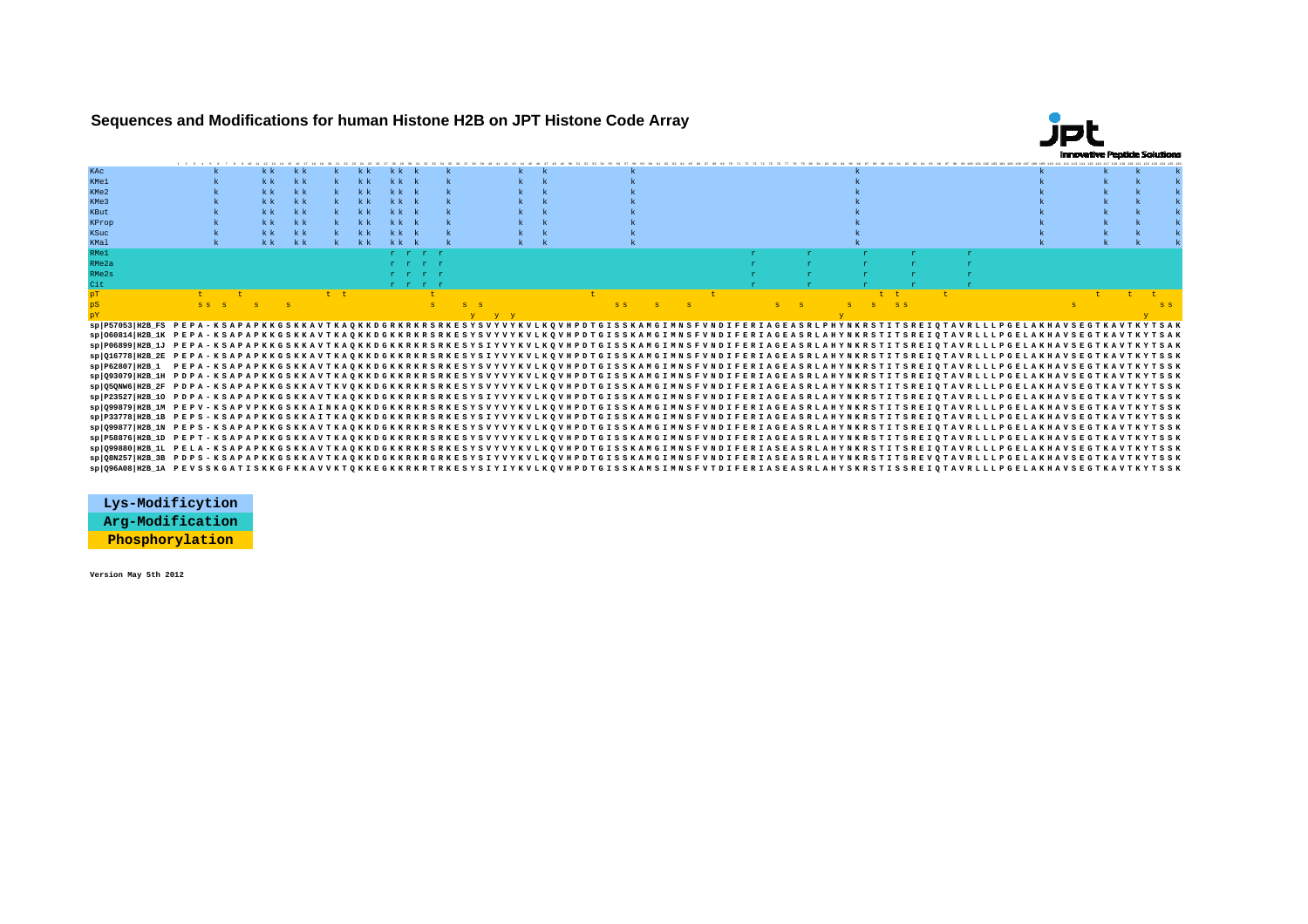## **Sequences and Modifications for human Histone H3 on JPT Histone Code Array**



|                                                                                                                                                         | <b>KAc</b> |                                                                                                                                         |  |  |  | k k |     |  |      |  |  |                                                                               |  |      |  |  |  |  |         |  |
|---------------------------------------------------------------------------------------------------------------------------------------------------------|------------|-----------------------------------------------------------------------------------------------------------------------------------------|--|--|--|-----|-----|--|------|--|--|-------------------------------------------------------------------------------|--|------|--|--|--|--|---------|--|
| KMe <sup>*</sup>                                                                                                                                        |            |                                                                                                                                         |  |  |  |     |     |  |      |  |  |                                                                               |  |      |  |  |  |  |         |  |
| KMe2                                                                                                                                                    |            |                                                                                                                                         |  |  |  |     |     |  |      |  |  |                                                                               |  |      |  |  |  |  |         |  |
| KMe3                                                                                                                                                    |            |                                                                                                                                         |  |  |  |     |     |  |      |  |  |                                                                               |  |      |  |  |  |  |         |  |
|                                                                                                                                                         | KBut       |                                                                                                                                         |  |  |  |     |     |  |      |  |  |                                                                               |  |      |  |  |  |  |         |  |
|                                                                                                                                                         |            |                                                                                                                                         |  |  |  |     |     |  |      |  |  |                                                                               |  |      |  |  |  |  |         |  |
| <b>KProp</b>                                                                                                                                            |            |                                                                                                                                         |  |  |  |     |     |  |      |  |  |                                                                               |  |      |  |  |  |  |         |  |
| KSuc                                                                                                                                                    |            |                                                                                                                                         |  |  |  |     |     |  |      |  |  |                                                                               |  |      |  |  |  |  |         |  |
| KMal                                                                                                                                                    |            |                                                                                                                                         |  |  |  | k k |     |  |      |  |  |                                                                               |  |      |  |  |  |  |         |  |
| RMe1                                                                                                                                                    |            |                                                                                                                                         |  |  |  |     | r r |  | . rr |  |  |                                                                               |  |      |  |  |  |  |         |  |
| RMe2a                                                                                                                                                   |            |                                                                                                                                         |  |  |  |     | r r |  |      |  |  |                                                                               |  |      |  |  |  |  |         |  |
|                                                                                                                                                         | RMe2s      |                                                                                                                                         |  |  |  |     | r r |  |      |  |  |                                                                               |  |      |  |  |  |  |         |  |
|                                                                                                                                                         | Cit        |                                                                                                                                         |  |  |  |     | r r |  |      |  |  |                                                                               |  |      |  |  |  |  | n n i s |  |
|                                                                                                                                                         |            |                                                                                                                                         |  |  |  |     |     |  |      |  |  |                                                                               |  |      |  |  |  |  |         |  |
|                                                                                                                                                         |            |                                                                                                                                         |  |  |  |     |     |  |      |  |  |                                                                               |  | 8.81 |  |  |  |  |         |  |
|                                                                                                                                                         |            |                                                                                                                                         |  |  |  |     |     |  |      |  |  |                                                                               |  |      |  |  |  |  |         |  |
| sp P68431 H3_1                                                                                                                                          |            | ARTKQTARKSTGGKAPRKQLATKAARKSAPATGGVKKPHRYRPGTVALREIRRYQKSTELLIRKLPFQRLVREIAQDFKTDLRFQSSAVMALQEACEAYLVGLFEDTNLCAIHAKRVTIMPKDIQLARRIRGERA |  |  |  |     |     |  |      |  |  |                                                                               |  |      |  |  |  |  |         |  |
| sp Q16695 H3_1t ARTKQTARKSTGGKAPRKQLATKVARKSAPATGGVKKPHRYRPGTVALREIRRYQKSTELLIRKLPFQRLMREIAQDFKTDLRFQSSAVMALQEACESYLVGLFEDTNLCVIHAKRVTIMPKDIQLARRIRGERA |            |                                                                                                                                         |  |  |  |     |     |  |      |  |  |                                                                               |  |      |  |  |  |  |         |  |
| $sp Q71D13 H3_2$                                                                                                                                        |            | ARTKQTARKSTGGKAPRKQLATKAARKSAPATGGVKKPHRYRPGTVALREIRRYQKSTELLIRKLPFQRLVREIAQDFKTDLRFQSSAVMALQEASEAYLVGLFEDTNLCAIHAKRVTIMPKDIQLARRIRGERA |  |  |  |     |     |  |      |  |  |                                                                               |  |      |  |  |  |  |         |  |
| en10842431133                                                                                                                                           |            |                                                                                                                                         |  |  |  |     |     |  |      |  |  | ססממסיססג זמות שם אד הטסעג שוג ה והשתת סגים גם גם אסמים הביציאים המציעים של ה |  |      |  |  |  |  |         |  |

sp|P84243|H3\_3 АRTKQTARKSTGGKAPRKQLATKAARKSAPSTGGVKKPHRYRPGTVALREIRRYQKSTELLIRKLPFQRLVREIAQDFKTDLRFQSAAIGALQEASEAYLVGLFEDTNLCAIHAKRVTIMPKDIQLARRIRGERA<br>sp|Q6NXT2|H3\_3C ARTKQTARKSTGGKAPRKQLATKAARKSTPSTCGVK - PHRYRPGTVALREIR